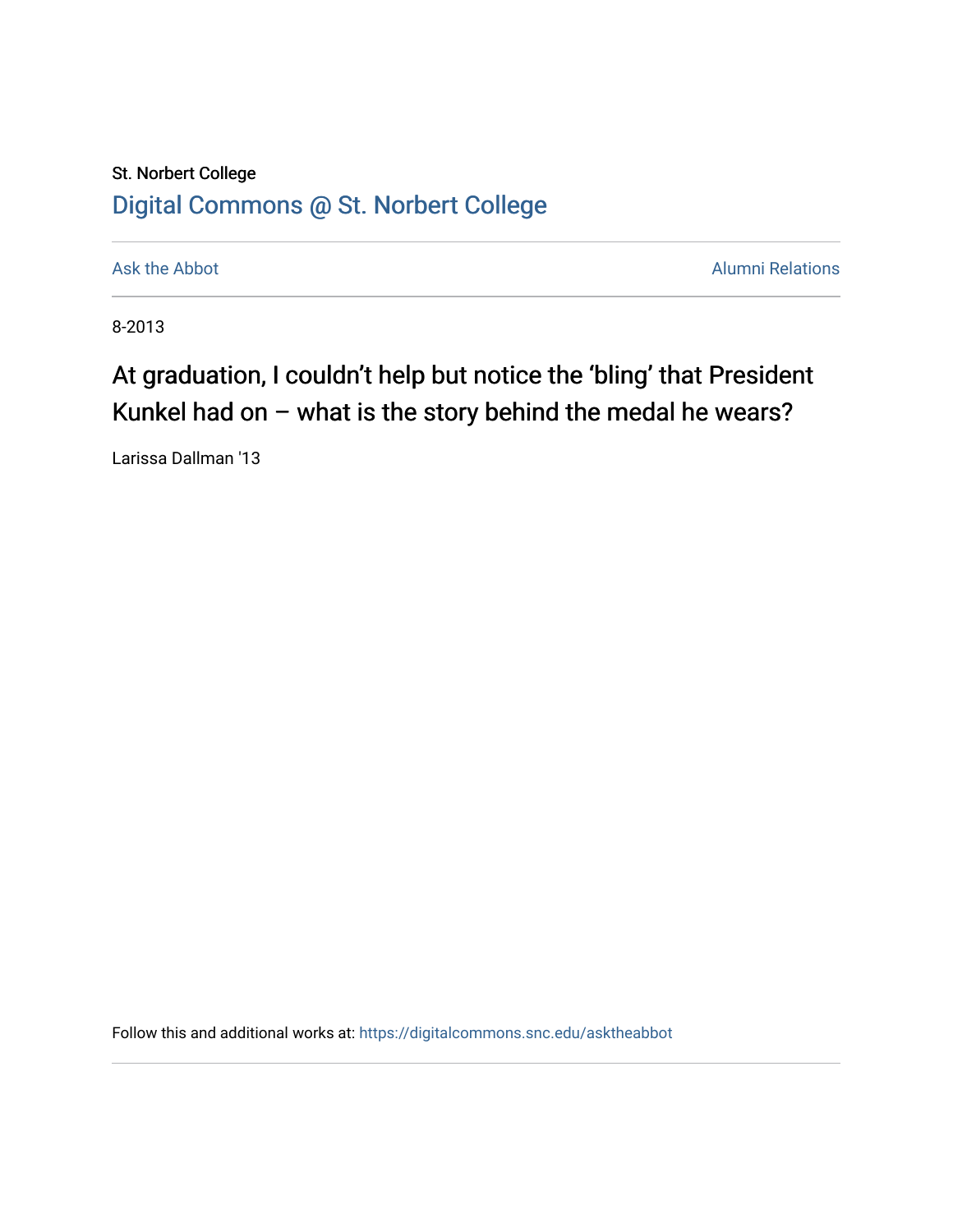

[Academics](https://www.snc.edu/academics) [Admission](https://www.snc.edu/admission) [Campus Life](https://www.snc.edu/campuslife) [Living Norbertine](https://www.snc.edu/livingnorbertine) [Athletics](https://www.snc.edu/athletics) [About](https://www.snc.edu/about)

Q

Giving

to SNC

[Alumni](https://www.snc.edu/alumni/)  $\geq$  [Ask the Abbot](https://www.snc.edu/alumni/abbot/)  $\geq$  August 2013 合

### [Alumni](https://www.snc.edu/alumni/index.html)

[Events & Reunions](https://www.snc.edu/alumni/event/index.html) [Behind the Arch](https://www.snc.edu/alumni/event/behindthearch/) [Benefits and Services](https://www.snc.edu/alumni/benefits.html) [Get Involved](https://www.snc.edu/alumni/getinvolved.html) [Give to SNC](http://giving.snc.edu/) [Alumni Awards](https://www.snc.edu/alumni/awards/index.html) [Knight Lights](https://www.snc.edu/alumni/knightlights/index.html) [Alumni-Owned](https://www.snc.edu/alumni/directory/index.html) [Businesses Network](https://www.snc.edu/alumni/directory/index.html) [Alumni Board](https://www.snc.edu/alumni/alumniboard.html) [Student Alumni](https://www.snc.edu/alumni/saa.html) [Ambassadors](https://www.snc.edu/alumni/saa.html) [Staff](https://www.snc.edu/alumni/contactus.html)

# August 2013 Question:

Dear Abbot Pennings,

At graduation, I couldn't help but notice the 'bling' that President Kunkel had on – what is the story behind the medal he wears?

Larissa Dallman '13

#### Answer:

My dear Larissa,

Oh, how I love Commencement! The caps, the gowns, the beautiful memories being made … . I sincerely hope you had a wonderful time experiencing the rich tradition of a St. Norbert College Commencement ceremony.

But on to your question about 'bling.' I confess I was not familiar with that term, and had to consult my dictionary. I now realize you must be inquiring about the President's Medal! Yours is an excellent question, which affords me the opportunity to share with you and my dear readers the tradition surrounding that piece.

The medallion, 4¾ inches in diameter, was designed and sculpted in 1983 by Paul Cavanaugh of Greenville, Rhode Island. Cavanaugh crafted it from both hand-wrought metal and ebony wood, incorporating the seal of the president into the design.

The presidential seal as a whole symbolizes the responsibilities of the president to provide leadership to the academic community, assure the continuation of the tradition and



#### Ask the Abbot

As the founder of St. Norbert College, and having a prime seat in the center of campus throughout the years, I, Abbot Bernard Pennings, hold the answers to many of your burning questions about the college. [Submit Your Question](https://www.snc.edu/alumni/abbot/index.html)